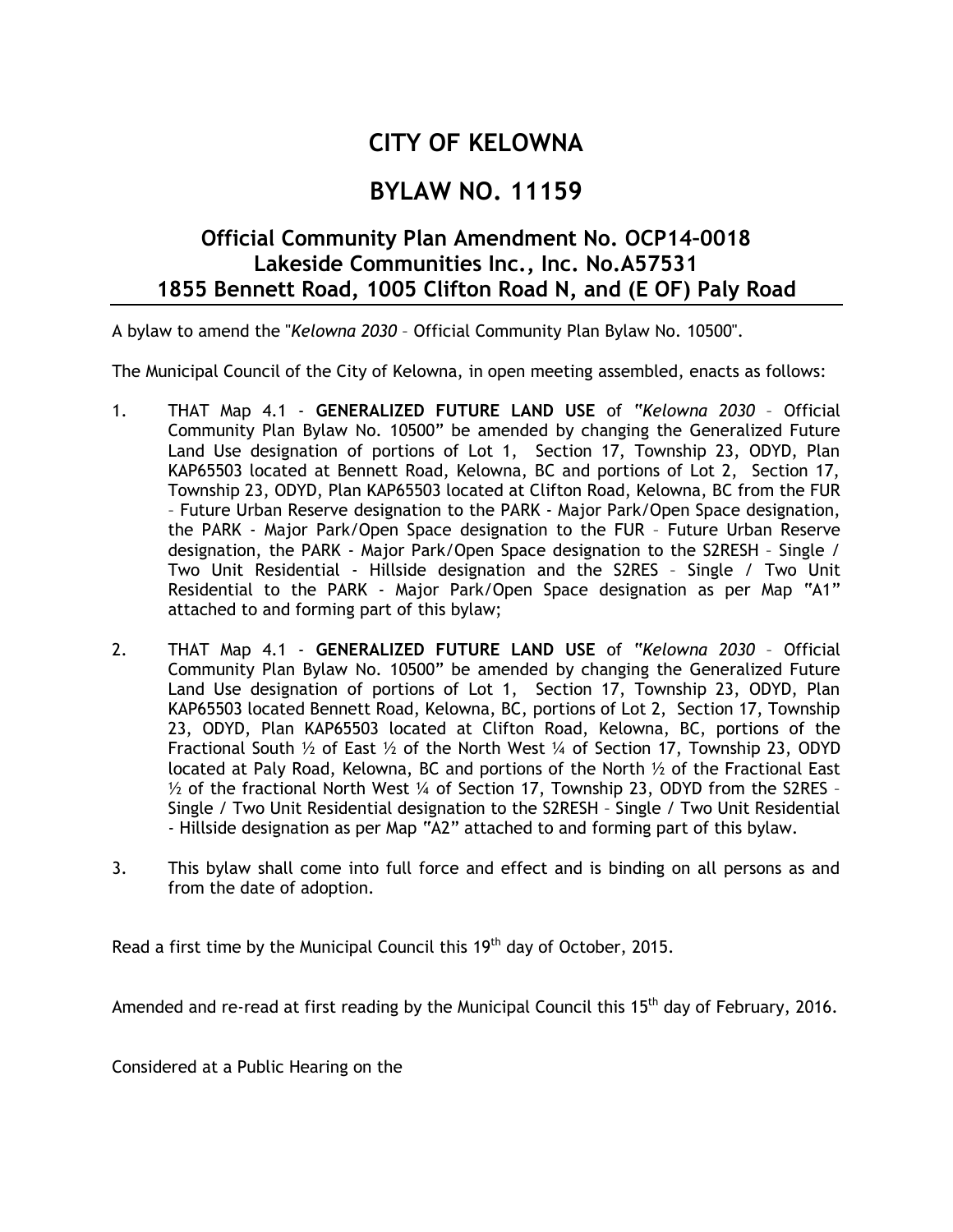Read a second and third time by the Municipal Council this

Adopted by the Municipal Council of the City of Kelowna this

**Mayor** 

City Clerk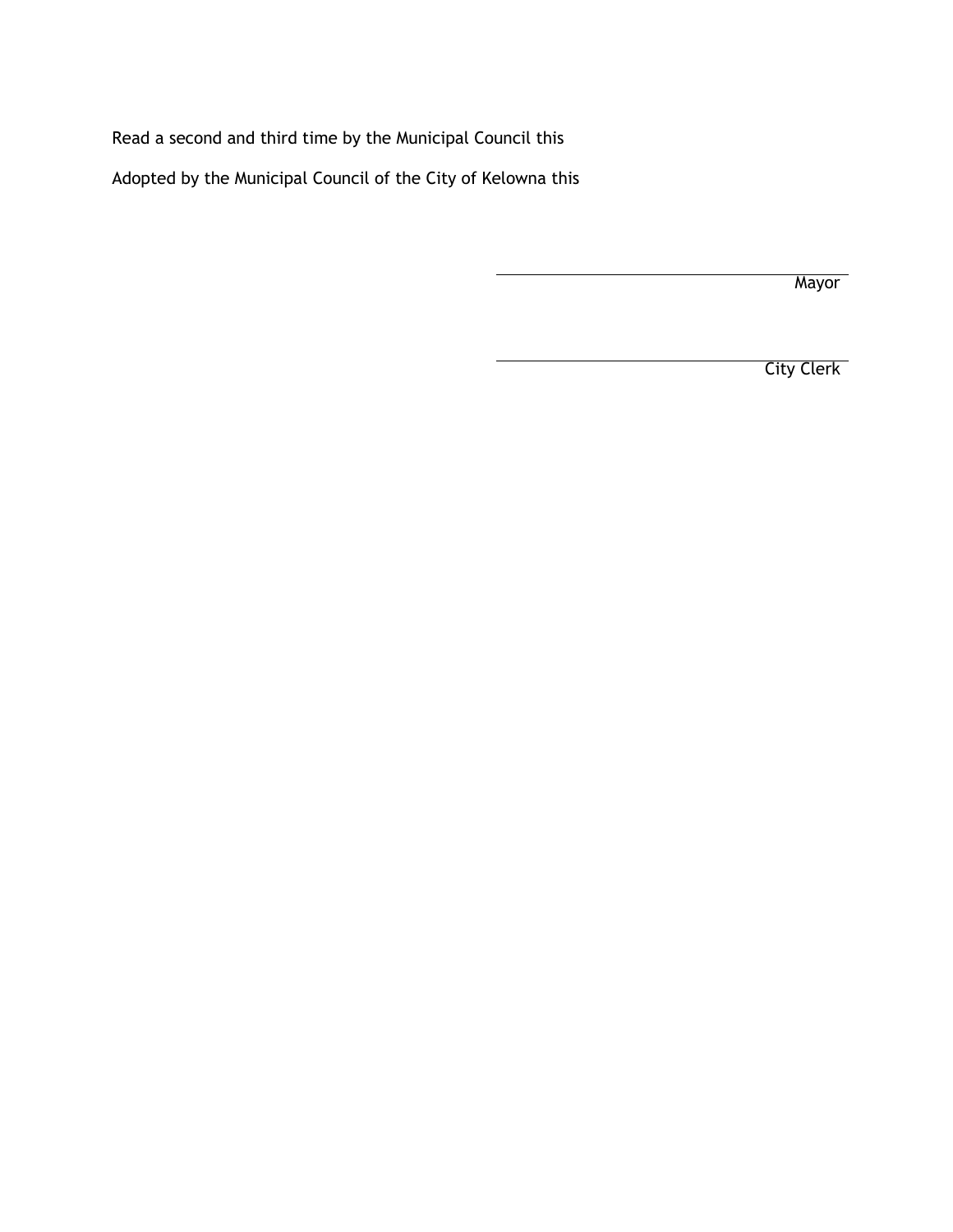